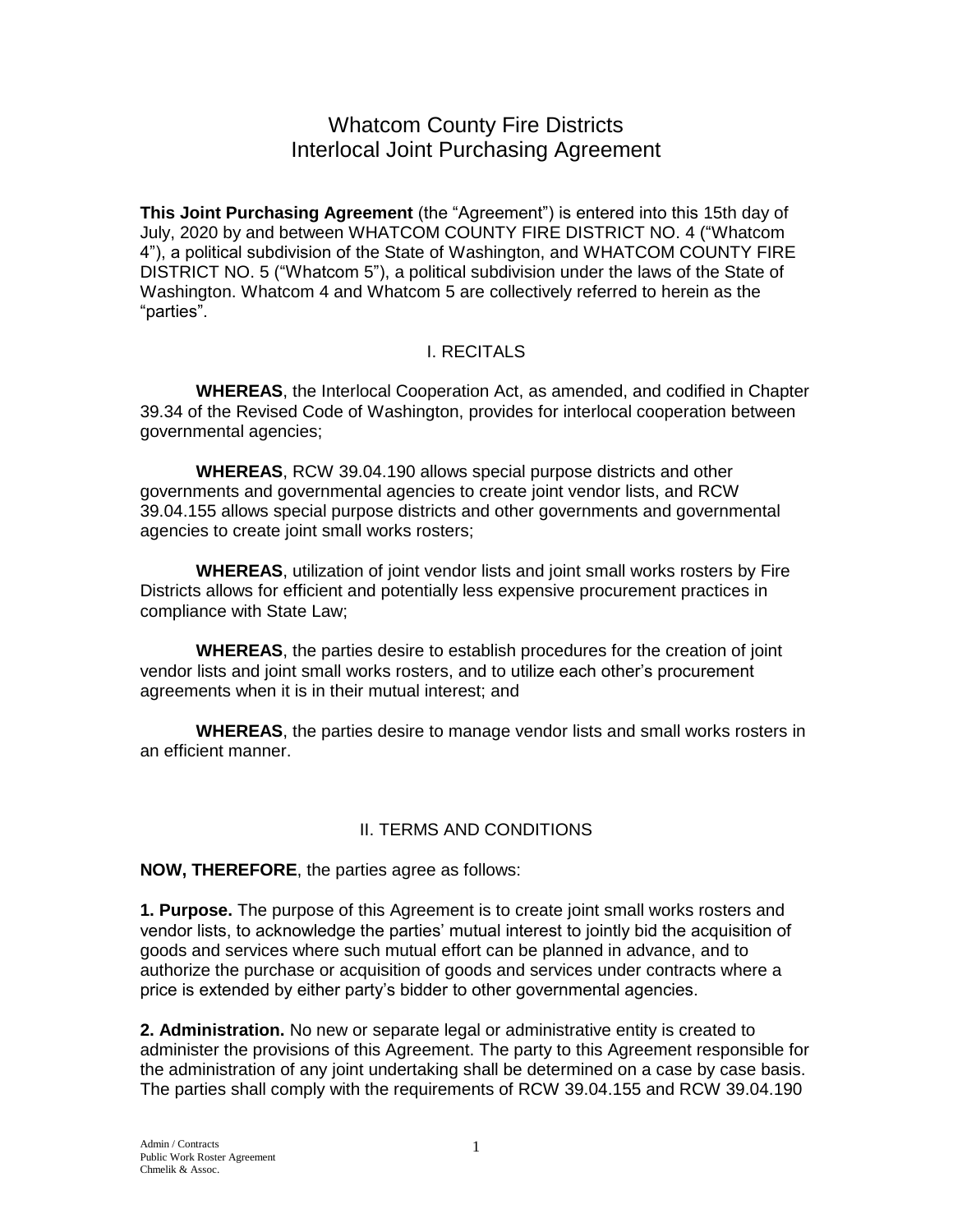as they relate to the establishment and implementation of joint vendor lists and joint small works rosters.

**3. Scope.** This Agreement shall allow the following activities:

3.1 The creation of a joint vendor's list in compliance with the acquisition process set forth in RCW 39.04.190.

3.2 The creation of a joint small works roster as described in RCW 39.04.155.

3.3 Purchase or acquisition of goods and services by each party acting as agent for either or both parties when agreed to in advance and in writing.

3.4 Purchase or acquisition of goods and services by each party where provision has been made by a vendor/contractor in contracts for other governmental agencies to avail themselves of goods and services offered under contract and/or where either party's bidder is willing to extend a quoted price to other governmental agencies.

**4. Performance.** Under this Agreement, Whatcom 4 agrees to:

4.1 Serve as the designated Lead Agency as describe in RCW 39.04.155, for the sole purpose of establishing and maintaining the mandated lists and public notices.

4.2 Publish the required notices of vendor's lists and small works rosters as required under RCW 39.04.190 and RCW 39.04.155.

4.3 Provide updated vendor lists and small works rosters to each participating agency on a semi-annual basis.

**5. Fees.** Whatcom 5 agrees to pay the sum of Two Hundred Dollars (\$200), plus an equal share of the costs of legal advertising, to Whatcom 4 on an annual basis as an administrative fee for establishing and maintaining these lists (the "Compensation"). The Compensation shall be paid first upon execution of this Agreement, and thereafter on every one-year anniversary of this Agreement's execution, or such other date as the parties may agree to in writing, for the duration of the Agreement as set forth in Section 6, below.

**6. Duration of Agreement – Termination.** This Agreement shall remain in force for a period of ten (10) years unless terminated by either party in writing. Either party may terminate this Agreement for any cause upon thirty (30) days' advance written notification. Termination shall not alter the obligations of the parties hereto regarding payment and/or disbursal of property in a joint purchase that was undertaken prior to termination of the Agreement.

**7. Right to Contract Independently – Action Preserved.** Each party reserves the right to contract independently for the acquisition of goods or services without notice to the other party and shall not bind or otherwise obligate the other party to participate in any such activity. Whatcom 4, by undertaking the obligations set forth herein, is not entering into any procurement contracts nor providing any assurances of payments to any vendor or any contractor for any purchases or work contracted for by any agency or entity.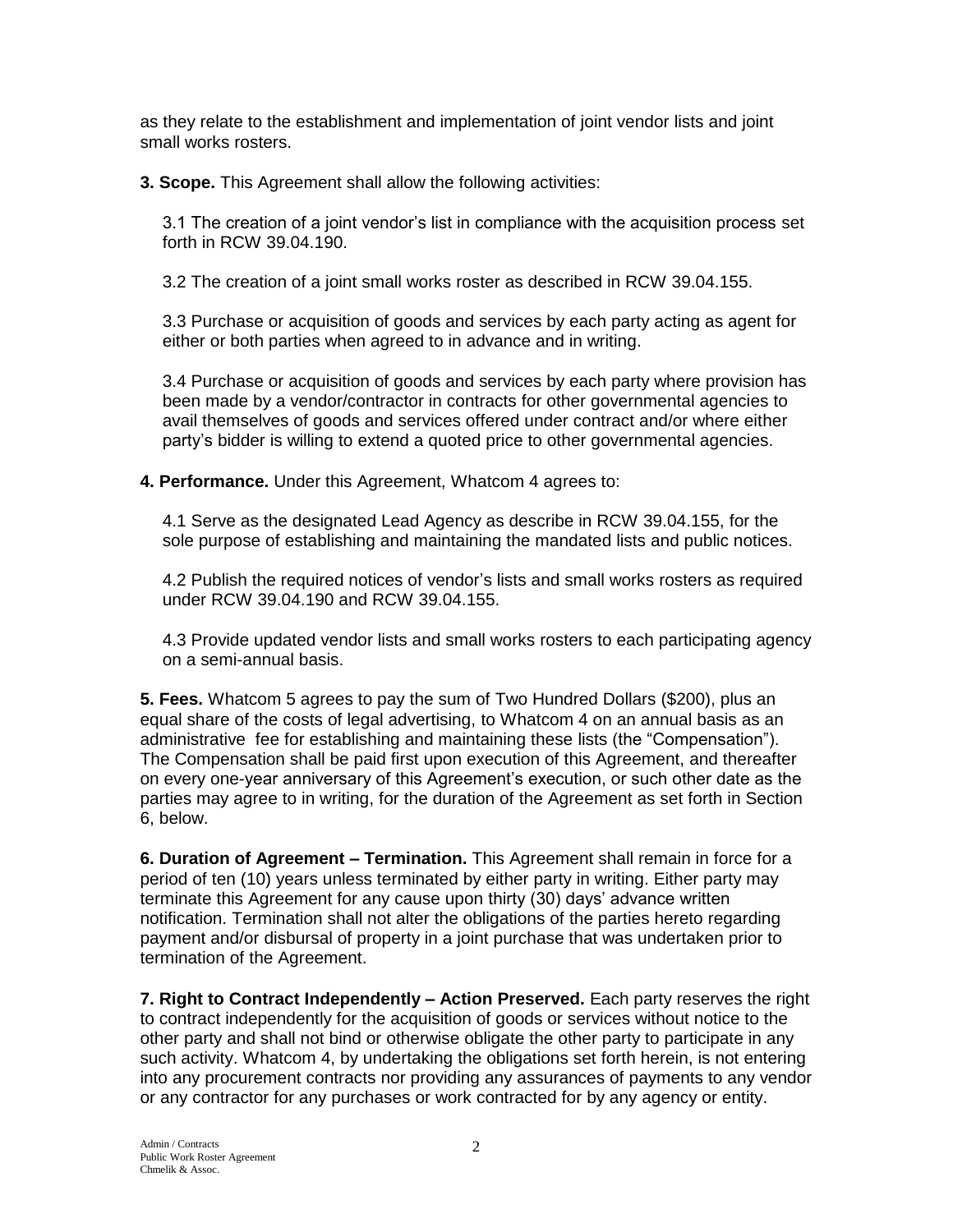**8. Compliance With Legal Requirement.** Each party agrees to comply with federal, state, and local laws and regulations including, but not limited to, bidding requirements applicable to its acquisition of goods and services,

**9. Financing.** Each party shall be solely responsible for payment of the acquisition price of any goods or services acquired for use by said party pursuant to this Agreement. The party acquiring the goods or services shall finance the acquisition of such goods or services through budgeted funds or other available funds.

**10. Filing.** Executed copies of this Agreement shall be filed as required by RCW 39.34.040 prior to this Agreement becoming effective.

**11. Interlocal Cooperation Disclosure.** Each party may insert in its solicitations for goods a provision disclosing that other authorized governmental agencies may wish to procure the goods being offered to the soliciting party and allowing the bidder the option of extending its bid to other agencies at the same bid price, terms and conditions.

**12. Non-Delegation/Non-Assignment.** Neither party may delegate, assign, or transfer the performance of any contractual obligation arising under this Agreement to a third, unless such party receives prior mutual written consent of all parties to this Agreement.

**13. Hold-Harmless.** Each party shall indemnify, defend and hold the other party harmless from any liability arising from any negligent or wrongful act or failure to act on the part of itself and its employees related to or arising out of this Agreement, and all vendor or work contract obligations executed for a party's own benefit. Neither party assumes responsibility to the other party for the consequences of any act or omission of any person, firm or corporation not a party to this Agreement.

**14. Severability.** In case any one or more of the provisions contained in this Agreement shall for any reason be held to be invalid, illegal or unenforceable in any respect, such invalidity, illegality or unenforceability shall not affect any other provision hereof, and this Agreement shall be construed as if such invalid, illegal or unenforceable provision had never been contained herein.

**15. Dispute Resolution.** Administration of the provisions of this Agreement shall be resolved by a joint board to consist of the chief executive officer of each party, and/or their designee. Disputes arising under this Agreement shall be resolved through consensus agreement of the joint board. If consensus resolution is not obtained, either party expressly reserves its right to pursue all other forms of relief available under the law.

**16. Acquisition/Disposition.** All property contracted for under the provisions of this Agreement shall be acquired, held, and disposed of in accordance with the terms and provisions of the joint bid or solicitation documents contemplated herein. Each joint bid or solicitation document shall state the manner for acquisition and disposition of the property contracted with respect to each party.

**17. Neutral Authorship.** Each of the provisions of this Agreement has been reviewed and negotiated, and represents the combined work product of all parties hereto. No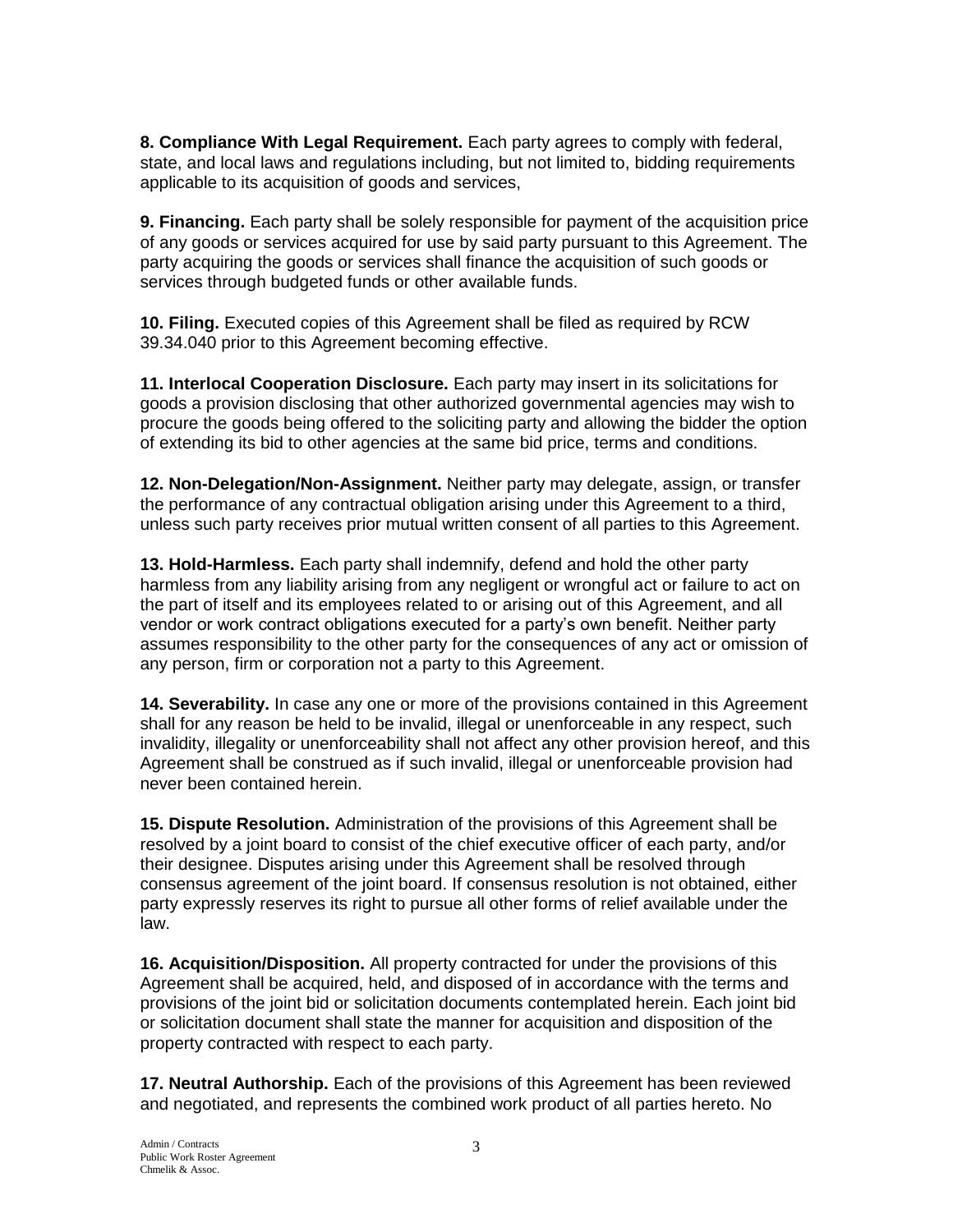presumption or other rules construction which would interpret the provisions of this Agreement in favor of or against the party preparing the same shall be applicable in connection with the construction or interpretation of any of the provisions of this Agreement.

**18. Governing Law.** This Agreement, and the right of the parties hereto, shall be governed by and construed in accordance with the laws of the State of Washington, and the parties agree that in any such action, venue shall lie exclusively in Whatcom County, Washington.

**19. Time of Performance.** Time is specifically declared to be of the essence of this Agreement and of all acts required to be done and performed by the parties hereto.

**20. Entire Agreement.** The entire agreement between the parties hereto is contained in this Agreement, and this Agreement supersedes all of their previous understandings and agreements, written and oral, with respect to this transaction. This Agreement may be amended only by written instrument executed by the parties subsequent to the date hereof.

**21. Waiver.** No failure by any of the foregoing parties to insist upon the strict performance of any covenant, duty, agreement, or condition of this Agreement or to exercise any right or remedy consequent upon a breach thereof, shall constitute a waiver of any such breach or any other covenant, agreement, term or condition. Any party hereto, by notice, and only by notice as provided herein may, but shall be under no obligation to, waive any of its rights or any conditions to its obligations hereunder, or any duty, obligation or covenant of any other party hereto. No waiver shall affect or alter this Agreement, and each and every covenant, agreement, term and condition of this Agreement shall continue in full force and effect with respect to any other then existing or subsequent breach thereof.

**22. Amendment.** No modification, termination or amendment of this Agreement may be made except by written agreement signed by all parties, except as provided herein.

 **IN WITNESS WHEREOF**, the parties have executed this Agreement as of the day and year first above written.

WHATCOM COUNTY FIRE DISTRICT NO. 4

\_\_\_\_\_\_\_\_\_\_\_\_\_\_\_\_\_\_\_\_\_\_\_\_\_\_\_\_\_\_\_\_\_\_\_\_\_

\_\_\_\_\_\_\_\_\_\_\_\_\_\_\_\_\_\_\_\_\_\_\_\_\_\_\_\_\_\_\_\_\_\_\_\_\_ BY: Commissioner Dave Hanson

BY: Commissioner Harry Andrews

\_\_\_\_\_\_\_\_\_\_\_\_\_\_\_\_\_\_\_\_\_\_\_\_\_\_\_\_\_\_\_\_\_\_\_\_\_ BY: Commissioner Mark Chamberlain